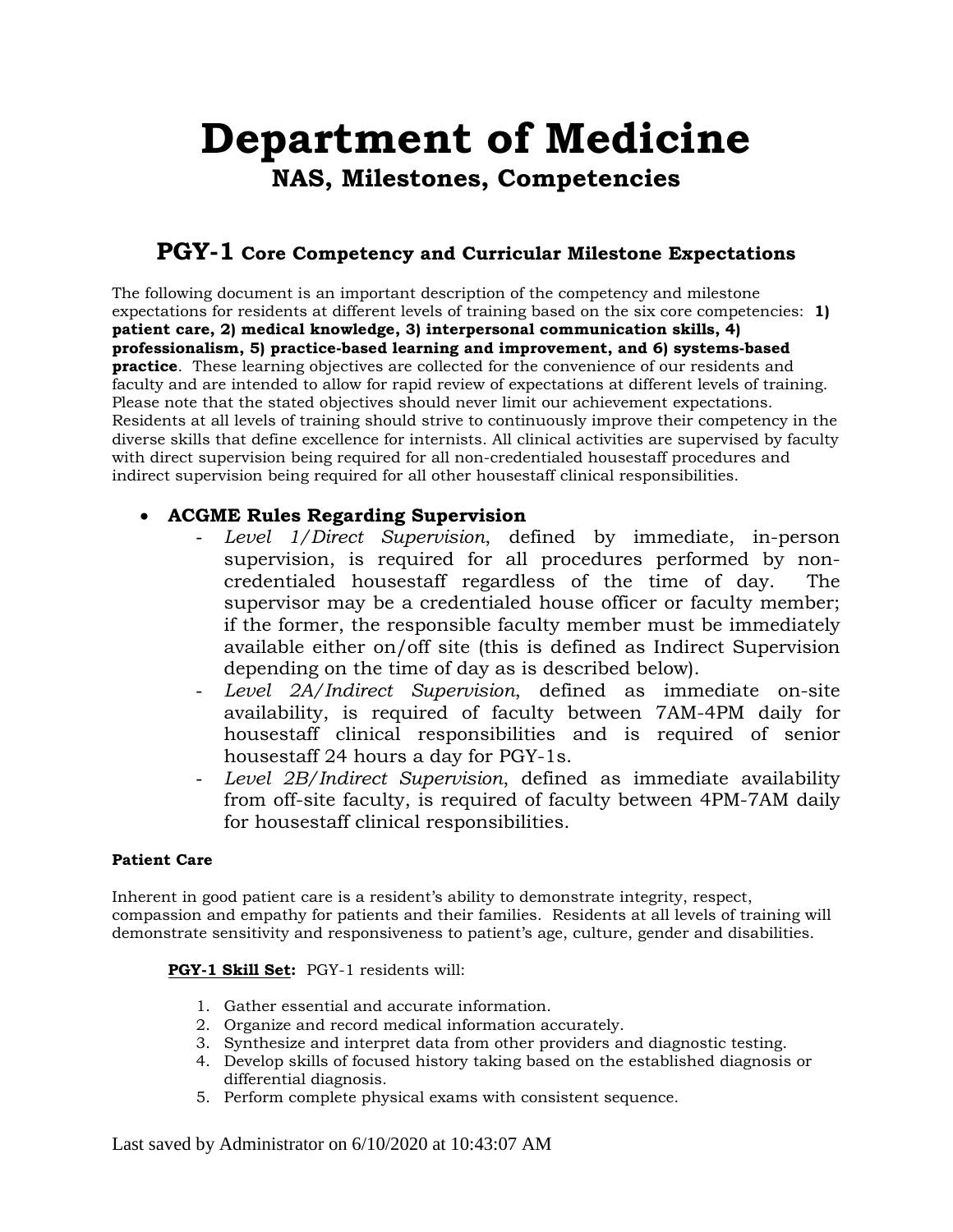- 6. Describe and interpret abnormal findings.
- 7. Identify problems and prioritize the differential diagnosis.
- 8. Begin to formulate clinical plans of action that are guideline or evidence-based.
- 9. With experience, develop the appropriate use of diagnostics and therapeutic choices.
- 10. Begin to prioritize the care of unstable patients.
- 11. Address acute and chronic problems, as well as addressing issues of prevention and health promotion.
- 12. Demonstrate an understanding of the indications, contraindications and techniques for procedures.
- 13. Participate in informed consent with patients.
- 14. Be supervised for all procedures until clinical competency is achieved.
- 15. Clearly document all procedures.
- 16. Attend Learning To TALK sessions.

#### **Medical Knowledge**

At this level of professional development most learning is self-directed. It is advised that residents read daily and teach daily the things that they are learning. A spirit of intellectual curiosity and scientific inquiry is desirable. Residents must demonstrate knowledge about established and evolving biomedical sciences, clinical care topics and the social sciences.

#### **PGY-1 Medical Knowledge**: **PGY**-1 residents will:

- 1. Demonstrate knowledge of common medical conditions and procedures.
- 2. Demonstrate satisfactory management of common conditions with minimal supervision by completion of PGY-1 year.
- 3. Take the In-Service Training exam.
- 4. Complete the online Hopkins Ambulatory/Outpatient Curriculum.
- 5. Complete the annual online Academic/ELM Malpractice Course.
- 6. Complete the IHI course by the end of the PGY-2 year
- 7. Attend all required conferences (as outlined in the Policy Manual)
- 8. Demonstrate level-appropriate competence in interpreting diagnostic EKG's, pulmonary function testing, common radiologic studies, lab medicine, including hematologic, infectious, chemical and microscopic diagnostic studies.
- 9. Pass the USMLE Step 3 by June 1st of the PGY-2 as criteria for promotion to PGY-3 year.
- 10. Present a 20-minute lecture at AM Conference/Intern Report on an assigned clinical topic.
- 11. Attend Learning To TALK sessions.

#### **Interpersonal and Communication Skills**

Patients often judge their physicians by their interpersonal skills. As physicians we also judge each other by how clearly we communicate. Residents at all levels of training should be able to do the following:

- 1. Articulately present full histories and physicals.
- 2. Summarize relevant aspects of history, physical, diagnostic testing and assessment and plan.
- 3. Should welcome, mentor and teach learners of all levels.
- 4. Display empathy and competence while interviewing and examining patients.
- 5. Attend Learning to TALK sessions.

Last saved by Administrator on 6/10/2020 at 10:43:07 AM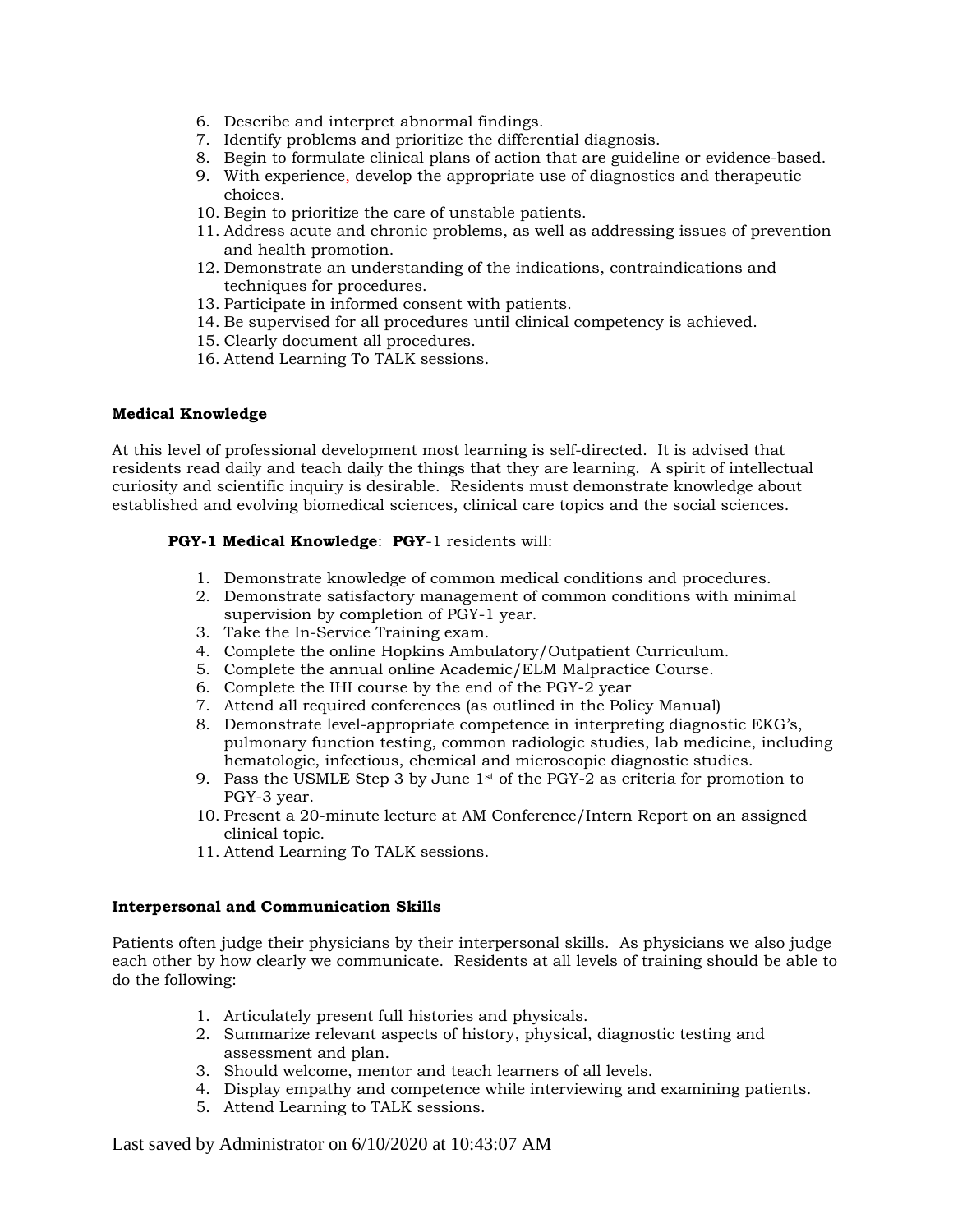#### **PGY-1 Interpersonal and Communication Skills**: PGY-1 residents will:

- 1. Provide complete and accurate documentation of patient care that is legible and timely.
- 2. Demonstrate appropriate verbal and nonverbal skills in patient and colleague interaction.
- 3. Respect appropriate boundaries of patients and colleagues that follow the tenets of ethics in patient care and professionalism.
- 4. Show ability to work in teams with junior and senior colleagues, attendings, students, nurses and social workers.
- 5. Supervise, teach and give constructive feedback to students.
- 6. Participate in videotaped patient and teaching encounters to improve communication skills.

#### **Practice-Based Learning and Improvement**

Residents are expected to be intellectually curious. They should use patient care experiences, reading and evidence-based medicine as a foundation for practice improvement and lifelong learning. Residents should understand the limits of their knowledge and experience and ask for help when needed. Self-improvement comes from regular assessments of all competencies and receiving balanced and honest feedback.

#### **PGY-1 Practice-Based Learning and Improvement**: PGY-1 residents will:

- 1. Show motivation to learn.
- 2. Use medical literature to support decision-making.
- 3. Begin skills of:
	- a. Asking relevant and accurate clinical questions.
	- b. Understanding the difference between background and foreground information.
	- c. Efficiently using technology to access the medical literature.
- 4. Participate in best-case practice project each year. The goal is to assess the quality of patient care and to effect continuous quality improvement in the outpatient clinics.
- 5. Perform periodic chart audits to review quality of documentation in patient care and outcomes.
- 6. Participate in videotaped encounters as communicator and educator (for the purpose of continuous quality improvement).
- 7. Participate in Learning to TALK standardized patient cases.
- 8. Participate in EMSTAT simulation training for procedures.

#### **Professionalism**

This competency is difficult to define by level of training. There are many qualities and characteristics that are fundamental to the practice of medicine. All physicians must be competent. This includes being timely in regard to patient care needs. In work related activities, patient care must always come first. Intrinsic to the competency of Professionalism is honesty. Residents at all levels should be trustworthy and should tell the truth. This includes 1) in reporting and presenting patient communications 2) documentation 3) admitting areas of deficiency and 4) billing. The practice of medicine has historically been synonymous with a spirit of compassion and respect for others. A resident's attitude should manifest an interest in helping their patients, demonstrating respect and compassion for all patients and

Last saved by Administrator on 6/10/2020 at 10:43:07 AM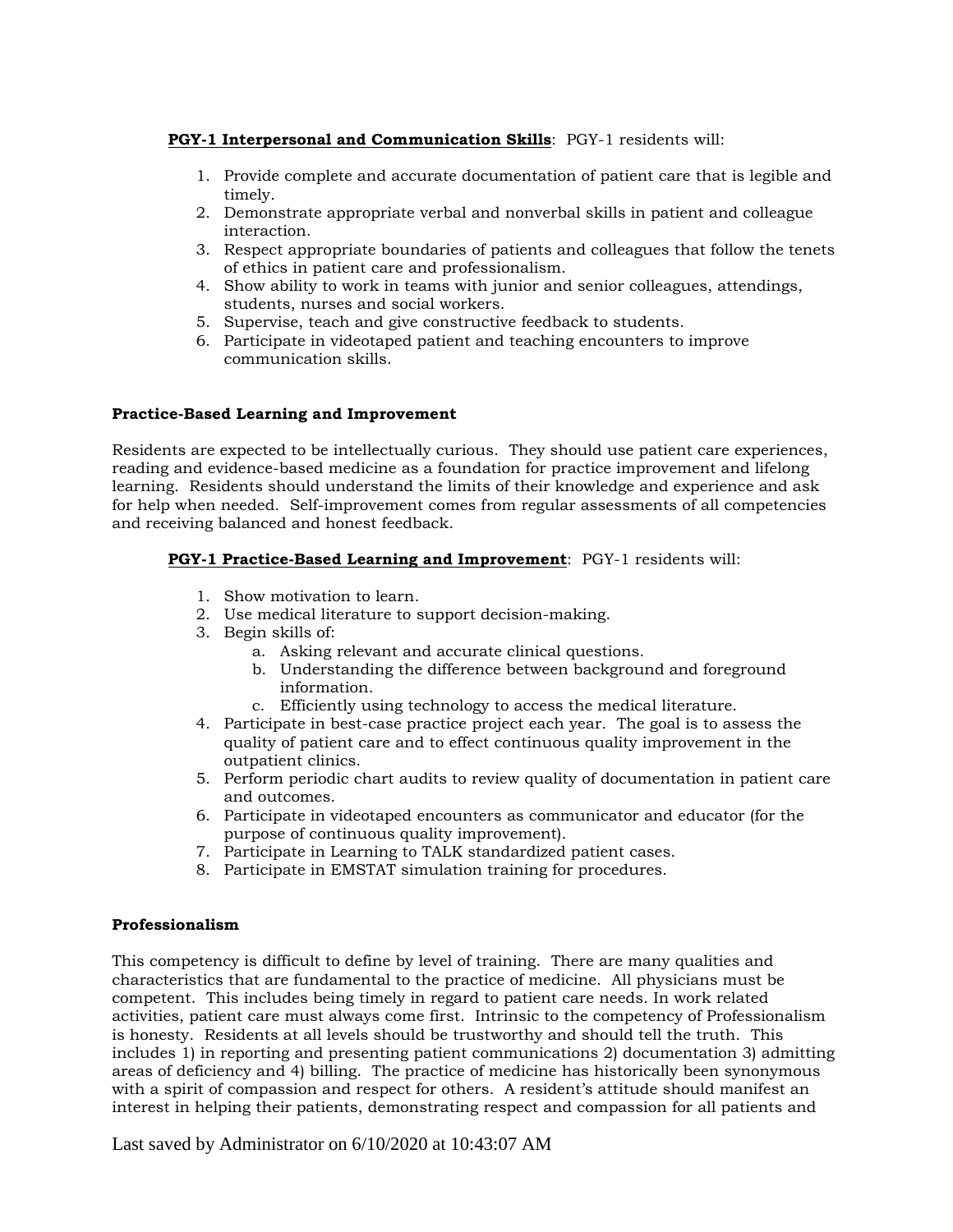understanding the need for patient confidentiality. Physicians also have a responsibility for the safety and well being of their patients, colleagues and staff. Residents should not be unduly influenced by any outside forces including the pharmaceutical industry, insurers or patients' families. Under no circumstances should the quality of care, nor the specific care offered, be unduly influenced by these outside forces.

#### **PGY-1 Professionalism:**

PGY-1 residents will be expected to adhere to the principles that are outlined above. In addition, residents will participate in the Annual Bioethics Conference and attend Learning To TALK sessions.

#### **Systems-Based Practice Objectives**

Modern medicine is practiced in a complex series of interwoven systems including insurers, hospitals, health care providers, private and public practitioners and the legal system. The residents must demonstrate an awareness of the larger context and system on health care delivery and the ability to effectively call on system resources to provide care that is of optimum value.

#### **PGY-1 Systems-Based Practice:** The PGY-1 resident will:

- 1. Demonstrate the ability to work well within their core clinical team.
- 2. Participate in multidisciplinary rounds utilizing the different services (nursing, social work, respiratory therapy, physical therapy, case managers, etc.) to improve efficiency and patient outcomes.
- 3. Show understanding of cost-effective patient care and resource utilization.
- 4. Participate in evaluation of the systems we work in to improve patient outcomes, efficiency and physician satisfaction; this would include reporting events into UHC's SI Event portal.
- 5. When assigned, but not on vacation, participate in Elective X.
- 6. When assigned, but not on vacation, participate in RRT/Code SWAT.
- 7. Use best-case practice project, housestaff liaison committee, and housestaff meetings to change inefficiencies in the system and below standard care.
- 8. Participate in the monthly Housestaff Meetings with the Program Director.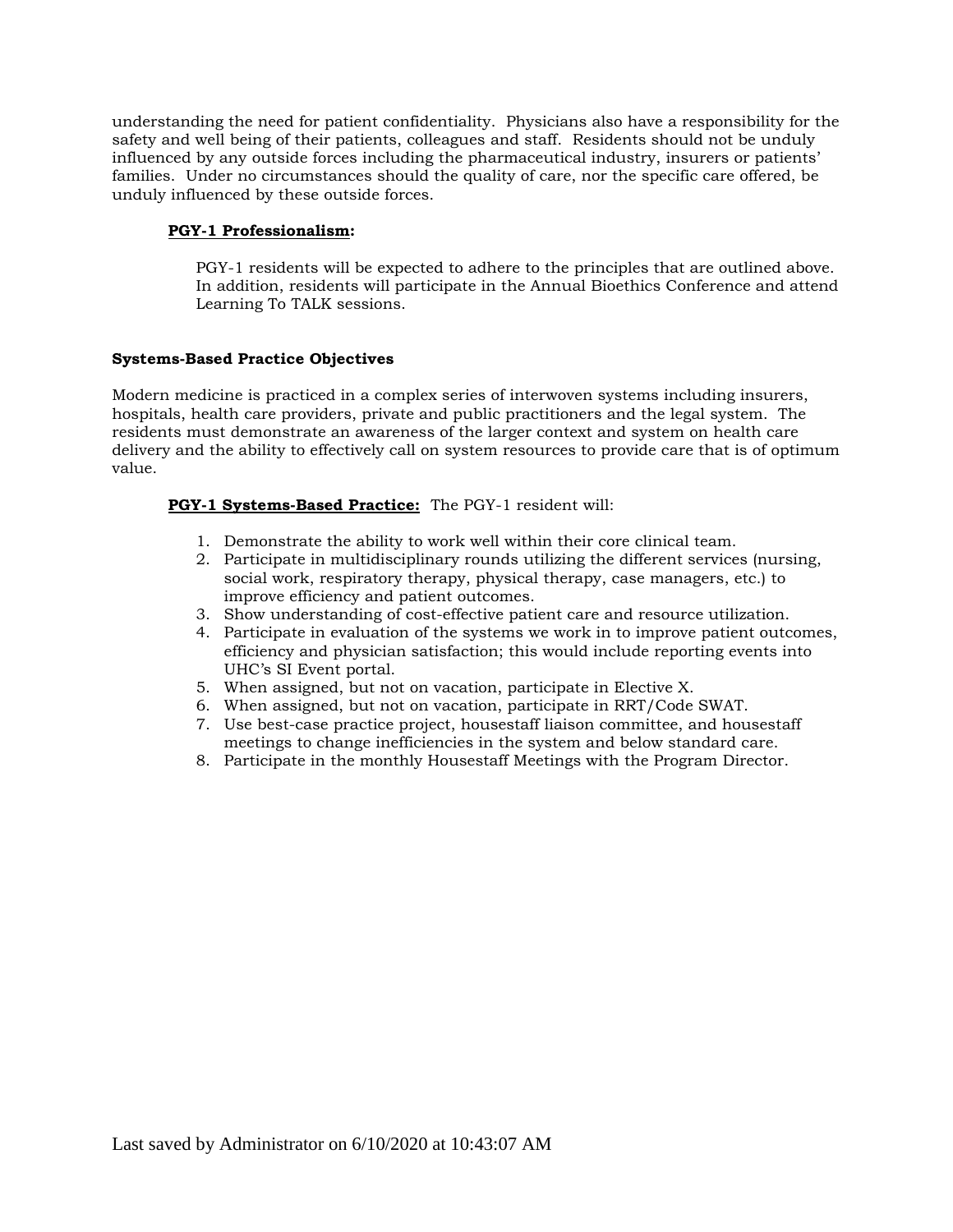## **Curricular Milestones: Core Internal Medicine PGY-1**

## *I. Medical Knowledge*

- a. House Officer has demonstrated an understanding of the pathophysiology relevant to encountered clinical conditions.
	- i. Evaluated Through Direct Observation? Yes or No.
	- ii. Evaluated Through Chart Audit/s? Yes or No.
	- iii. In-Training Exam has been taken? Yes or No.
	- iv. Evaluated Through Multi-Source Evaluation? Yes or No.
	- v. Evaluated Through Self-Reflection? Yes or No.

## *II. Patient Care*

- a. House Officer has demonstrated the ability to perform a history and physical that is relevant to the presenting complaint.
	- i. Evaluated Through Direct Observation? Yes or No.
	- ii. Evaluated Through Chart Audit/s? Yes or No.
	- iii. Evaluated Through Multi-Source Evaluation? Yes or No.
	- iv. Evaluated Through Self-Reflection? Yes or No.
- b. House Officer has demonstrated that patient care can be performed in an efficient manner.
	- i. Evaluated Through Direct Observation? Yes or No.
	- ii. Evaluated Through Chart Audit/s? Yes or No.
	- iii. Evaluated Through Multi-Source Evaluation? Yes or No.
	- iv. Evaluated Through Self-Reflection? Yes or No.
- *III. Professionalism*
	- a. House Officer has demonstrated the ability to follow institutional/departmental policies.
		- i. Evaluated Through Self-Attestation? Yes or No.
		- ii. Evaluated Through Direct Observation? Yes or No.
		- iii. Evaluated Through Multi-Source Evaluation? Yes or No.
		- iv. Evaluated Through Self-Reflection? Yes or No.
	- b. House Officer is honest in all aspects of their work and forthright with mistakes/errors.
		- i. Evaluated Through Direct Observation? Yes or No.
		- ii. Evaluated Through Multi-Source Evaluation? Yes or No.
		- iii. Evaluated Through Self-Evaluation? Yes or No.
	- c. House Officer is dressing appropriately, reporting to duty on time, answering pages/texts promptly, and maintaining records in an accurate and timely fashion.
		- i. Evaluated Through Direct Observation? Yes or No.
		- ii. Evaluated Through Multi-Source Evaluation? Yes or No.
		- iii. Evaluated Through Self-Evaluation? Yes or No.
	- d. House Officer is interacting appropriately with patients (and, if applicable, friends and family) and health-care associates while also avoiding potential conflicts in these interactions.
		- i. Evaluated Through Direct Observation? Yes or No.
		- ii. Evaluated Through Multi-Source Evaluation? Yes or No.
		- iii. Evaluated Through Self-Evaluation? Yes or No.